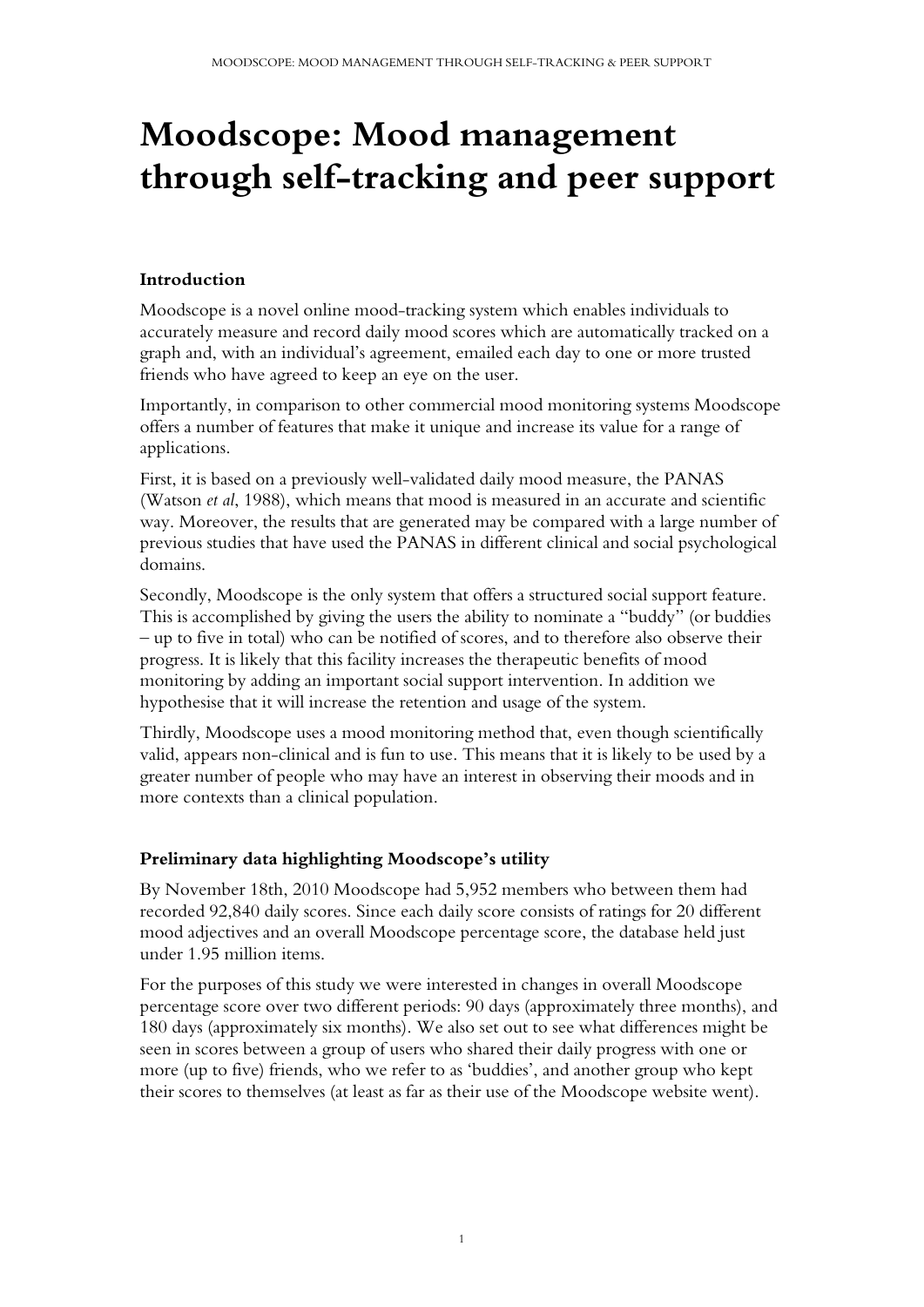*TABLE I. Out of 3,500 members at 18/8/2010, 812 (23.2%) were still recording scores 90 days after joining.*

| Type         | n   | $\frac{0}{0}$ | Frequency of use        |
|--------------|-----|---------------|-------------------------|
| Frequent     | 215 | 26.5%         | At least 5 times a week |
| Regular      | 230 | 28.3%         | 3 or 4 times a week     |
| Intermittent | 367 | 45.2%         | Twice a week or less    |

*TABLE II. Average scores for 215 Frequent Users (at least 5 times a week) at Day 1 and Day 90 for users both with and without buddies.*

|               | Average Moodscope score |        |                 |                 |
|---------------|-------------------------|--------|-----------------|-----------------|
|               | $\bf Day 1$             | Day 90 | Absolute change | Relative change |
| Without Buddy | 35.23%                  | 47.87% | $+12.64$        | $+35.88%$       |
| With Buddy    | 38.12%                  | 52.16% | $+14.04$        | $+36.83%$       |

*FIGURE I. Actual daily average scores for 215 Frequent Users over 90 day period for users both with and without buddies.*

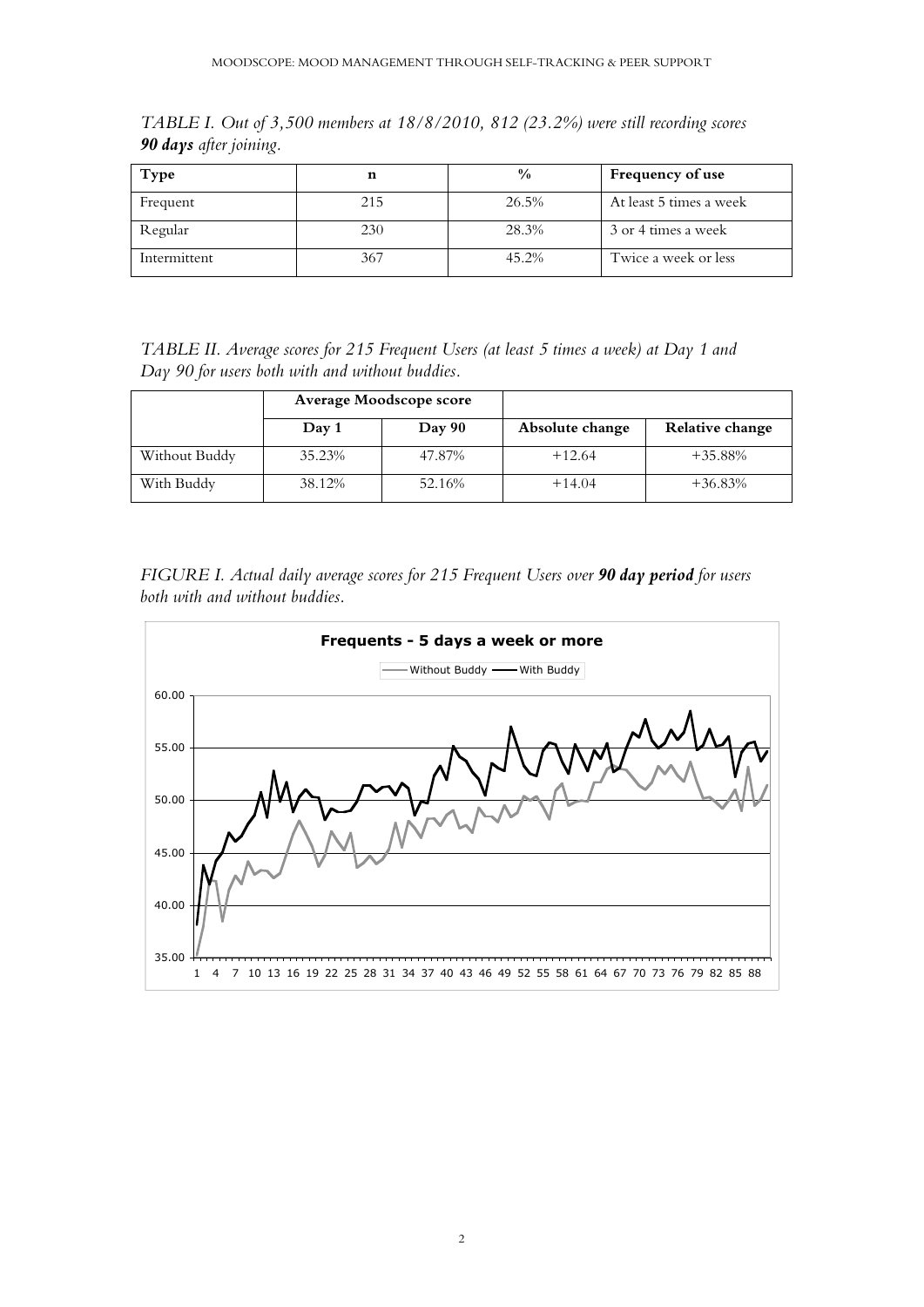*FIGURE II. Rolling average scores for 215 Frequent Users over 90 day period for users both with and without buddies.*



|                         |  | TABLE III. Out of 2,050 members at 18/5/2010, 332 (16.2%) were still recording scores |
|-------------------------|--|---------------------------------------------------------------------------------------|
| 180 days after joining. |  |                                                                                       |

| Type         | n   | $\frac{0}{0}$ | <b>Frequency of use</b> |
|--------------|-----|---------------|-------------------------|
| Frequent     |     | 25.0%         | At least 5 times a week |
| Regular      | 86  | 25.9%         | 3 or 4 times a week     |
| Intermittent | 163 | 49.1%         | Twice a week or less    |

| TABLE IV. Average scores for 83 Frequent Users (at least 5 times a week) at Day 1 and |
|---------------------------------------------------------------------------------------|
| Day 180 for users both with and without buddies.                                      |

|               | Average Moodscope score |                |                 |                 |
|---------------|-------------------------|----------------|-----------------|-----------------|
|               | Day 1                   | <b>Day 180</b> | Absolute change | Relative change |
| Without Buddy | 37.74%                  | 56.68%         | $+18.94$        | $+50.16%$       |
| With Buddy    | 36.47%                  | 59.70%         | $+23.23$        | $+63.70\%$      |

In order to evaluate the overall effect of the "buddy feature" (social support intervention) all the data were pooled together and an independent samples t-test was conducted to compare the mean Moodscope scores of those who had (and used) a buddy, with those who did not.

Overall there were 30,480 days of Moodscope data with mean Moodscope score of 54.87% and a standard deviation of 24.10. The mean score suggests an acceptable but not particularly elevated mood among site users, while the relatively large standard deviation indicates a significant variability in the mood scores of users. Looking at the mean scores across the two groups (no-buddy vs. buddy), users with a buddy had a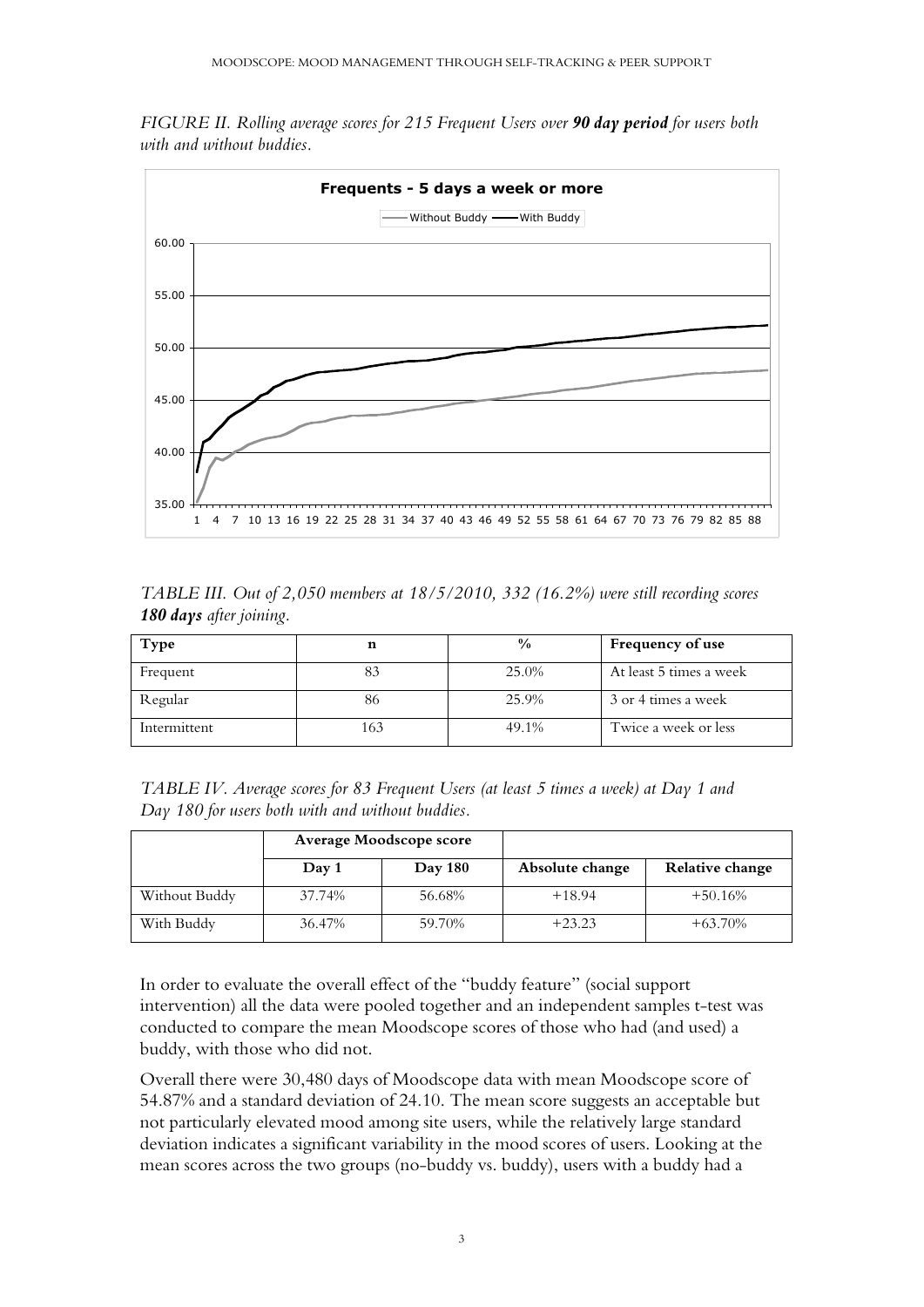statistically significant higher mean score than those without a buddy (mean mood = 57.91% vs. 50.09%,  $t = -27.944$ ,  $p=0.001$ , df=30.478). These data, which come from a large (and therefore significant) pool of mood ratings, highlight the important role of this social support intervention and its overall utility in the Moodscope application.

*FIGURE III. Actual daily average scores for 83 Frequent Users over 180 day period for users both with and without buddies.*



*FIGURE II. Rolling average scores for 83 Frequent Users over 180 day period for users both with and without buddies.*